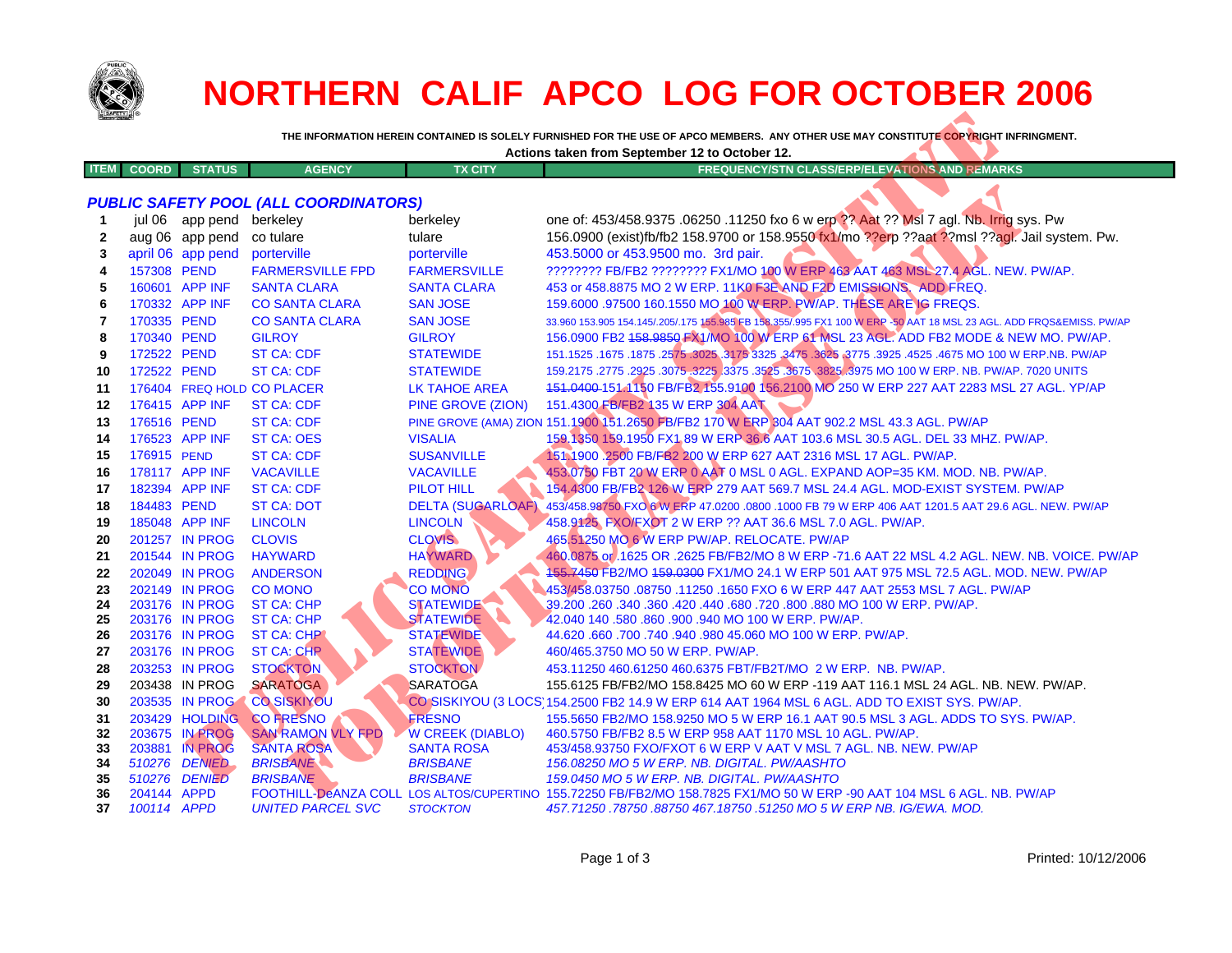## **THE INFORMATION HEREIN CONTAINED IS SOLELY FURNISHED FOR THE USE OF APCO MEMBERS. ANY OTHER USE MAY CONSTITUTE COPYRIGHT INFRINGMENT.**

**Actions taken from September 12 to October 12.**

| <b>ITEM</b>             | <b>COORD</b> | <b>STATUS</b>              | <b>AGENCY</b>                                        | <b>TX CITY</b>                     | <b>FREQUENCY/STN CLASS/ERP/ELEVATIONS AND REMARKS</b>                                                                                           |  |  |
|-------------------------|--------------|----------------------------|------------------------------------------------------|------------------------------------|-------------------------------------------------------------------------------------------------------------------------------------------------|--|--|
| 38                      | 100453       | <b>APPD</b>                | <b>UNITED PARCEL SVC</b>                             | <b>ROCKLIN</b>                     | 457.71250.78750.88750 467.18750.51250 MO 5 W ERP NB. IG/EWA. MQD.                                                                               |  |  |
| 39                      | 100806 APPD  |                            | <b>UNITED PARCEL SVC</b>                             | <b>ANDERSON</b>                    | 457.71250.78750.88750 467.18750.51250 MO 5 W ERP NB. IG/EWA. MOD.                                                                               |  |  |
| 40                      | 203878 APPD  |                            | <b>SANTA MARIA</b>                                   | <b>SANTA MARIA</b>                 | 453.8500 FB/FB2/MO 25 W ERP -62 AAT 79.6 MSL 12.1 AGL. NB. PW/AP                                                                                |  |  |
| 41                      |              | 204274 IN PROG             | <b>CO BUTTE</b>                                      | <b>CO BUTTE</b>                    | 159.0750 MO/MO3 2 W ERP. NB. PW/AP                                                                                                              |  |  |
| 42                      |              | 204279 IN PROG             | <b>PALO ALTO</b>                                     | <b>PALO ALTO</b>                   | 453/458.6375 458.4125 .5125MO 4 W ERP NB. NEW. PW/AP                                                                                            |  |  |
| 43                      | 204317 APPD  |                            | <b>CO PLACER</b>                                     | <b>CO PLACER</b>                   | MED 1-10 + 458 MO 100 W ERP ??AAT ?? MSL ?? AGL. INCR MO COUNT, PWAP.                                                                           |  |  |
| 44                      | 204318 APPD  |                            | <b>CO PLACER</b>                                     | <b>CO PLACER</b>                   | MED 1-10 + 458 MO 1 W ERP ??AAT ?? MSL ?? AGL. INCR MO COUNT. PW/AP.                                                                            |  |  |
| 45                      | 204321 APPD  |                            | <b>CO SAN JOAQUIN</b>                                | <b>STOCKTON</b>                    | 155.4000 FB/MO 200 W ERP 18 AAT 4.5 MSL 25 AGL. CENTRALIZE DISPATCHING. PW/AP.                                                                  |  |  |
| 46                      | 032131 APPD  |                            | PG&E                                                 | <b>ESPARTO</b>                     | 153.6050 153.7250 FB/MO 19 W ERP652 AAT 928 MSL 41 AGL, MOD. NB. IG/UTC                                                                         |  |  |
| 47                      | 03213x APPD  |                            | PG&E                                                 | <b>ELMIRA</b>                      | 153.6050 153.7250 FB/MO 275 W ERP -9 AAT 25 MSL 31 AGL. MOD. NB. IG/UTC                                                                         |  |  |
| 48                      |              | 204497 IN PROG             | <b>EUREKA</b>                                        | <b>EUREKA</b>                      | 4 UHF FXO 10 W ERP. NEW. WB.                                                                                                                    |  |  |
| 49                      | 032969 APPD  |                            | <b>SAN BRUNO</b>                                     | <b>SAN BRUNO</b>                   | 460/465.53750 MO 2 W ERP. NB. F1D/F3E. PW/IMSA                                                                                                  |  |  |
| 50                      | 204514 APPD  |                            | <b>CO KERN</b>                                       | <b>ARVIN</b>                       | 460.28750 FB/FB2/FX1/MO 200 W ERP -135.1 AAT 135 MSL 18.2 AGL. NB. PW/AP                                                                        |  |  |
| 51                      | 644150 APPD  |                            | <b>ORLEANS VFD</b>                                   | <b>ORLEANS</b>                     | 155.7750 FB2/MO 151.4750 MO 6 W ERP 990 AAT 1832 MSL 12 AGL. NEW. PW/FCCA.                                                                      |  |  |
| 52                      | 644152 APPD  |                            | <b>YREKA</b>                                         | <b>YREKA</b>                       | 173.28750 FXO 20 W ERP-87 AAT 922 MSL 35 AGL. MULTI SITES, ADD TO EXIST SYS. PW/                                                                |  |  |
| 53                      | 204655 APPD  |                            | <b>LATHROP</b>                                       | <b>LATHROP</b>                     | 460/465.56250 FXO/MO 4 W ERP-4.5 AAT 3 MSL 6 AGL. NB. PW/AP                                                                                     |  |  |
| 54                      |              | 204674 IN PROG             | STANISLAUS REGIONAL ANGLES CAMP                      |                                    | 153.770 155.3700 158.7300 155.1150 158.8650 151.0100 154.9950 155.4300 155.0850 FB/FB2                                                          |  |  |
| 55                      |              | 204674 IN PROG             | STANISLAUS REGIONAL ANGLES CAMP                      |                                    | 554.6 AAT 917.7 MSL 34.2 AGL, ADD SEC SITE. WB. PW/AP                                                                                           |  |  |
| 56                      | 204707 APPD  |                            | <b>ST CA: CHP</b>                                    | <b>VALLEJO</b>                     | 39.4600 45.8600 154.9200 155.4750 460.0250 FB 155.4600 465.0250 FX1 60 W ERP 8.5 AAT 36 MSL 29 AGL                                              |  |  |
| 57                      | 204709 APPD  |                            | <b>PORTERVILLE</b>                                   | <b>PORTERVILLE</b>                 | 453.9500 FB/FB2/FX1 178 W ERR 49.9 AAT 201 MSL 23 AGL. ADD TO SYS. PW/AP.                                                                       |  |  |
| 58                      | 644161 APPD  |                            | <b>HUM BAY HARB R&amp;C DIS1 EUREKA</b>              |                                    | 158.8500 FB2/MO 155.5200 MO 75 W ERP -32.2 AAT 1 MSL 21.3 AGL. NEW. PW/FCCA                                                                     |  |  |
| 59                      |              | 204811 IN PROG             | <b>CO SANTA CLARA</b>                                | <b>VARIOUS</b>                     | 155.7700 156.2100 154.6500 151.1450 156.150 FB/FB2 11 W ERP                                                                                     |  |  |
| 60                      | 204822 APPD  |                            | EB REGIONAL PARKS                                    | <b>CONTRA COSTA CO.</b>            | 46.3400 FB/MO 443 AAT 616 MSL 27 AGL. ADDS TO ALL EXIST SITES. PW/AP                                                                            |  |  |
| 61                      |              | 204833 WDRN?               | ST CA: CHP                                           | <b>STATEWIDE</b>                   | 39.92000 MO 75 W ERP 6000 UNITS. INADVERTENTLY DELETED. ADDING BACK. PW/AP                                                                      |  |  |
| 62                      | 204853 APPD  |                            | ST CA: CHP                                           | <b>TRUCKEE</b>                     | 39.4600 FB/FB2 45.8600 FX1 154.9200 FB 155.4750 FB/FB2 79 W ERP -143 AAT 1807 MSL 27 AGL. MOD.                                                  |  |  |
| 63                      | 204893 APPD  |                            | ST CA: DOJ                                           | <b>CHICO</b>                       | 154.6800 FB 155.4600 FX1 71 W ERP -44.2 AAT 66.4 MSL 10.7 AGL. ADD TO SYS. PW/AP                                                                |  |  |
| 64                      | 122330 APPD  |                            | <b>FISHER WIRELESS</b>                               | <b>TRACY</b>                       | 189 UHF FREQS 250 W ERP 617 AAT 250 W ERP 1022.6 MSL 30.4 AGL. ADD FREQ&NB, YK/EWA,                                                             |  |  |
| 65                      | 204943 APPD  |                            | ST CA: CHP                                           | <b>WILLIAMS</b><br><b>SAN JOSE</b> | 42.5000 FB 63 W ERP 6.7 AAT 12.5 MSL 29 AGL. ADDS FREQ TO EXIST STATION. PW/AP.                                                                 |  |  |
| 66                      | 204075 APPD  |                            | SAN JOSE                                             |                                    | 460.2000 FB/FB2 150 W ERP -13.7 AAT 20 MSL 67 AGL. ADD SITE TO EXIST SYS. PW/AP.                                                                |  |  |
| <b>470-512 MHz POOL</b> |              |                            |                                                      |                                    |                                                                                                                                                 |  |  |
| 67                      |              | 202214 IN PROG             | <b>CO MARIN</b>                                      | <b>BODEGA</b>                      | 483.9500 .3750 484.8750 490.8000 488.9750 489.3250 .7000 490.1000 .3750                                                                         |  |  |
|                         |              |                            | <b>CONTINUES</b>                                     |                                    | FB/FB2 200 W ERP 39 AAT 218 MSL 30 AGL. ADD TO EXIST. YP/AP.                                                                                    |  |  |
| 68                      |              | 202278 IN PROG             | <b>CO MARIN</b>                                      |                                    | CO MARIN & SONOMA 483.6525 .1750 485.6250 484.2000 489.8500 FB2/MO 200 W ERP 566 AAT 745 MSL 60.7 AGL. NEW. PW/AP                               |  |  |
| 69                      |              | 201279 IN PROG             | <b>CO CONTRA COSTA</b>                               | <b>ORINDA</b>                      | 482.7250 489.2500 490.0500 FB8/MO 33 W ERP 487 AAT 583 MSL 43 AGL. PW/AP                                                                        |  |  |
| 70                      |              | 201289 IN PROG             | <b>CO CONTRA COSTA</b>                               | <b>MARTINEZ</b>                    | 482.5750 483.0000 483.4000 483.7750 FB8/MO8 137 W ERP 239 AAT 273 MSL 36.6 AGL. PW/AP. NEW.                                                     |  |  |
|                         |              |                            |                                                      |                                    |                                                                                                                                                 |  |  |
|                         |              |                            | 800 MHz PUBLIC SAFETY (GP, YP, GF, YF) & Commi Users |                                    |                                                                                                                                                 |  |  |
| 71<br>72                | jul 06       | app pend<br>156156 APP INF | co monterey<br><b>CHABOT-LOS POSADAS</b>             | co monterey<br><b>HAYWARD</b>      | 856.71250 or 856.26250 Fbt/mo ?? Erp ?? Aat ?? Msl ?? Agl. Gp/ap. Mdt channel.<br>???.???? FB2/MO 65 W ERP ?? AAT 12.1 MSL 10.5 AGL. NEW GP/AP. |  |  |
| 73                      |              |                            | 176408 FREQ HLD ST CA: P&R                           | PINE GROVE (ZION)                  | 856,7375 858,7625 FB/FB2/FX1/MO 184 W ERP 282.9 AAT 902 MSL 43.3 AGL. ADD 2N CHNL MINOR MODS. GP/AP                                             |  |  |
| 74                      |              | 180044 APP INF             | <b>CO NAPA</b>                                       | <b>BERRYESSA PK</b>                | 856.96250 FB 280 W ERP 647.2 AAT 932 MSL 6.1 AGL. ADD TO EXIST. GP/AP. MOB DATA.                                                                |  |  |
| 75                      |              | 181958 APP INF             | <b>OAKLAND</b>                                       | <b>OAKLAND</b>                     | 858.93750 FB2/FX1/MO 105 W ERP -3 AAT 91.4 MSL 18.9 AGL. ADD NEW FREQ. PW/AP                                                                    |  |  |
|                         |              |                            |                                                      |                                    |                                                                                                                                                 |  |  |
|                         |              |                            |                                                      |                                    |                                                                                                                                                 |  |  |